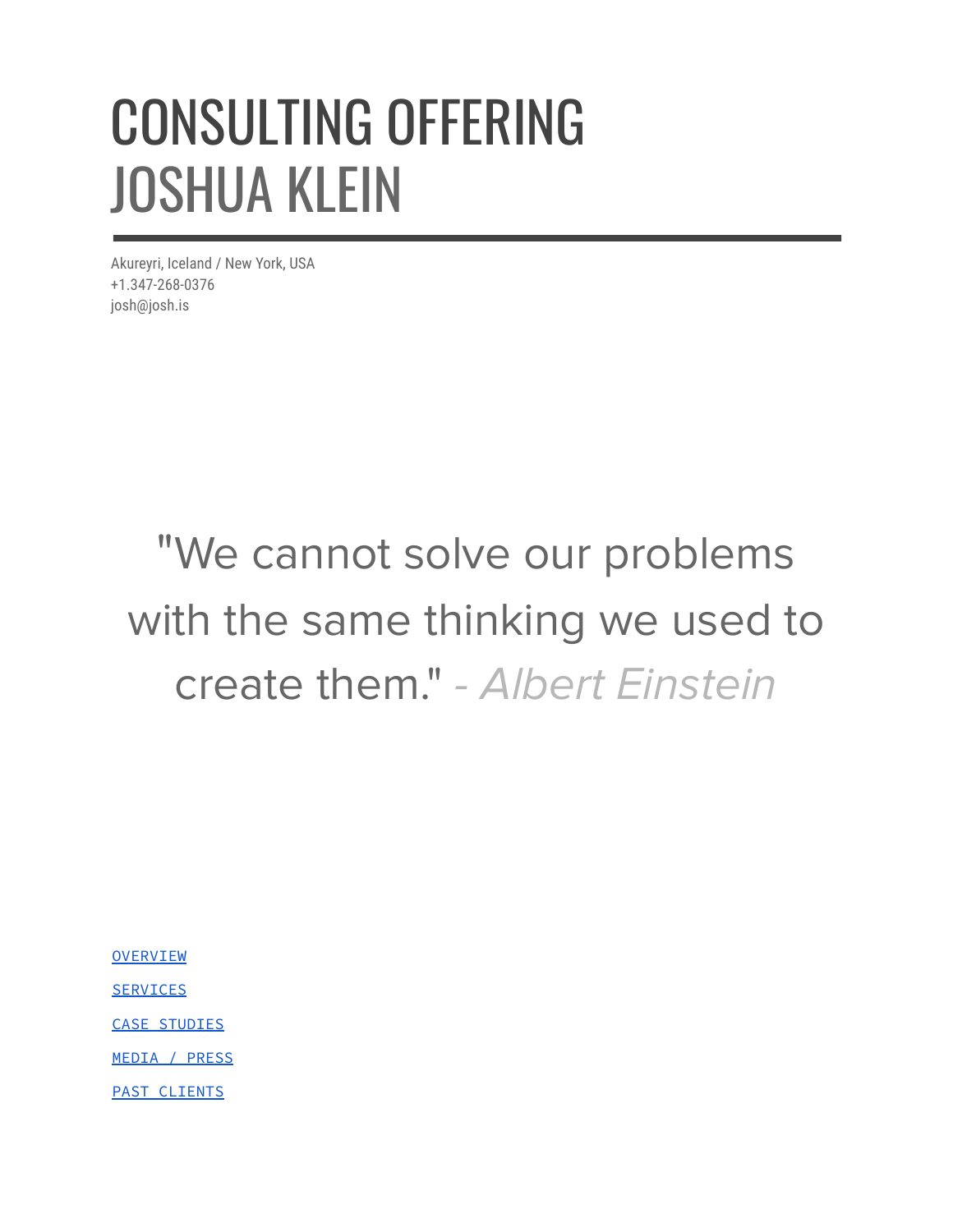## <span id="page-1-0"></span>**OVERVIEW**

Josh works individually with senior leaders, high-potential employees, and their respective teams to shift their approach to technology innovation. By consulting ongoing and directly with changemakers he creates new perspectives and strategies to solve problems which are otherwise intractable inside large bureaucracies.

#### **Strategy**

Innovation strategy coaching emphasizing agile and iterative prototype development for senior executives and high-potential talent.

#### Insight

Quick, discrete, and cogent outsiders' view of internal corporate policy, plans, and investment decisions around new technology.

#### **Access**

Unique access to startup, VC, and hacker communities as well as some of the best in the world in BlockChain, ITSec, 3D Printing, IoT, and many others.

15 years as part of an international hacker community working on the front lines of emerging tech in ITSec, mobile, e-commerce, and cloud computing. Work with law enforcement and private industry, senior leaders from Fortune 400s in almost every major vertical, and the most cutting-edge startups alike.

Josh began consulting because he saw a need for leaders to have a single point of contact to turn to when faced with yet another unknown factor in technology and innovation. Finding the strategies that work and can be successfully imported into large organizations takes a combination of access and experience; between us we have both.

## Cultivate new thinking where it matters most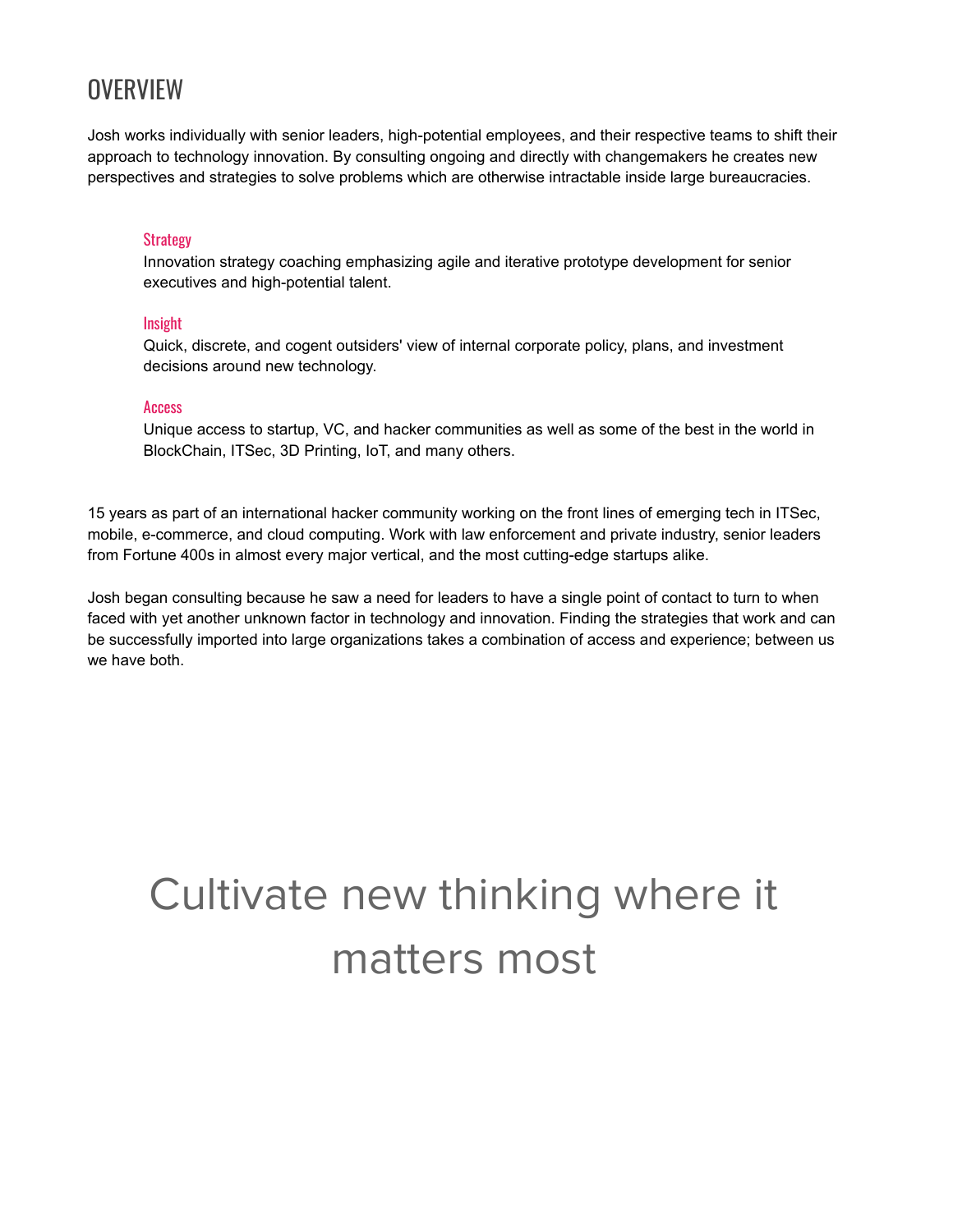### <span id="page-2-0"></span>**SERVICES**

#### **TRANSFORMATION**

From the first e-commerce engine to the backwards evolution of the US Telco system, Josh has been on the front lines of several world changing technologies. This means that transformation efforts can not only avoid the mistakes of the past, but optimize for multiplier effects by drawing on numerous growth patterns at once. From wearable computing to AI Expert Systems, Josh has harnessed rapidly evolving technologies across numerous industries.

#### **STRATEGY**

Focused on technology innovation strategy, from fundamental digitization to iterative R&D and deployment. By bridging the gap between cutting-edge technology and critical business strategy, Josh helps you deliver market-leading advantage without incurring undue tech debt. Additionally, a network of deep technology contacts across silos means validating assumptions no longer has to bottleneck strategy.

#### COACHING

Leaders in today's business environment need more than best practices and leading technology to thrive. Sometimes the key difference between success and failure is access to expert insight where and when it is needed. Josh has specialized in no nonsense insight on technology and business strategy delivered in clear, human language.

#### ADVISING

Josh has advised Fortune 100 companies and early-stage startups alike, with a focus on market-leading iterative technology development and design. A deep understanding of critical business imperatives and an ability to explain technical limitations and capacity quickly and clearly allows Josh to support fast decision making at all levels of growth.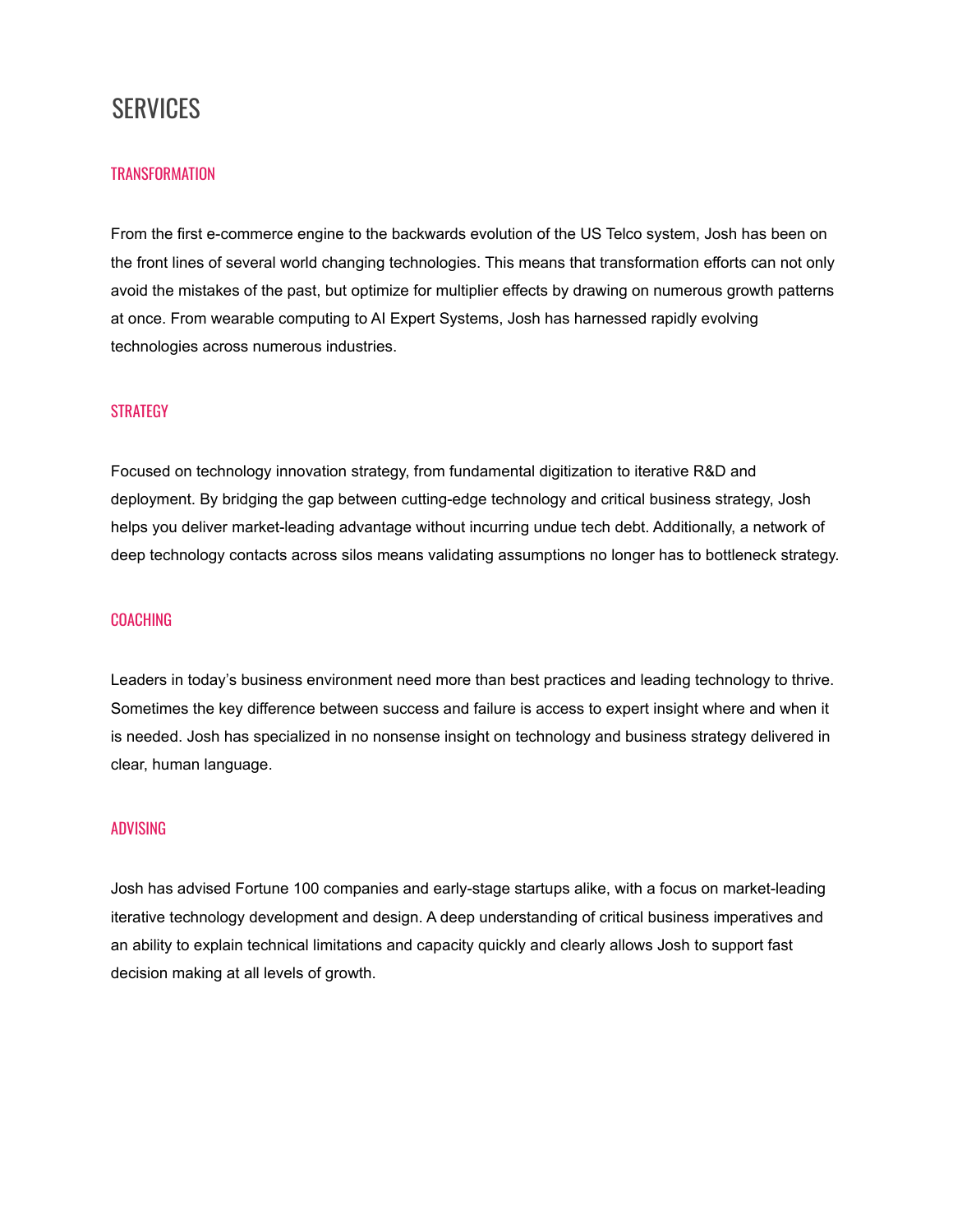## <span id="page-3-0"></span>CASE STUDIES

"Radical change takes straight talk and relevant, up-to-date insight as well practical suggestions on where and how to start. Josh provides all this and more in a high-power, engaging and fun way that doesn't spare the details... or overwhelm. He was instrumental to my leadership team's transformation and the development of a new strategy for Go To Market that resulted in real growth"

#### *- Janet Schijns, former Verizon VP and Chief Channel Executive*

Verizon wanted someone to shift their Enterprise Marketing Team leaders' viewpoint radically forward towards new and emerging technology and its potential for the company. By working closely with the team, H4X not only level-set their technology understanding, but gave them an entirely new toolkit for examining and acting on the strategic opportunities those technologies represent.

"The BP digital innovation team was working on Blockchain towards the end of 2015, having identified it as a potential disruptive force. Josh provided reinforcement/validation in early 2016 from a credible external perspective that this could enable peer to peer trading, and accelerated our ability to move forward."

#### *- David Eyton, Head of Technology at BP*

This led to an energy trading pilot that was accessible to retail consumers, using a secure digital platform. The intent is to provide cost-competitive localized low carbon energy services to consumers while supporting the adoption of distributed renewable energy and enabling peer-to-peer trading. If it works out, this could revolutionize how power is consumed and paid for in a way that takes into account a plethora of new sources - while simultaneously creating new markets.

"Technology is critical to any organization, but even more so in a design firm that serves customers across every segment and in markets across the globe. Josh helped us pull together a comprehensive document with deep technical understanding and strong growth benchmarks that gave us the framework we needed to move forward."

#### *– Paul Bennett, IDEO's Chief Creative Officer*

IDEO NY needed a technology strategy to take into account existing resources globally and a shifting market for technology locally. Through company-wide stakeholder interviews and a rigorous strategic framework Josh was able to deliver a flexible plan for addressing both in tandem and in response to actual growth.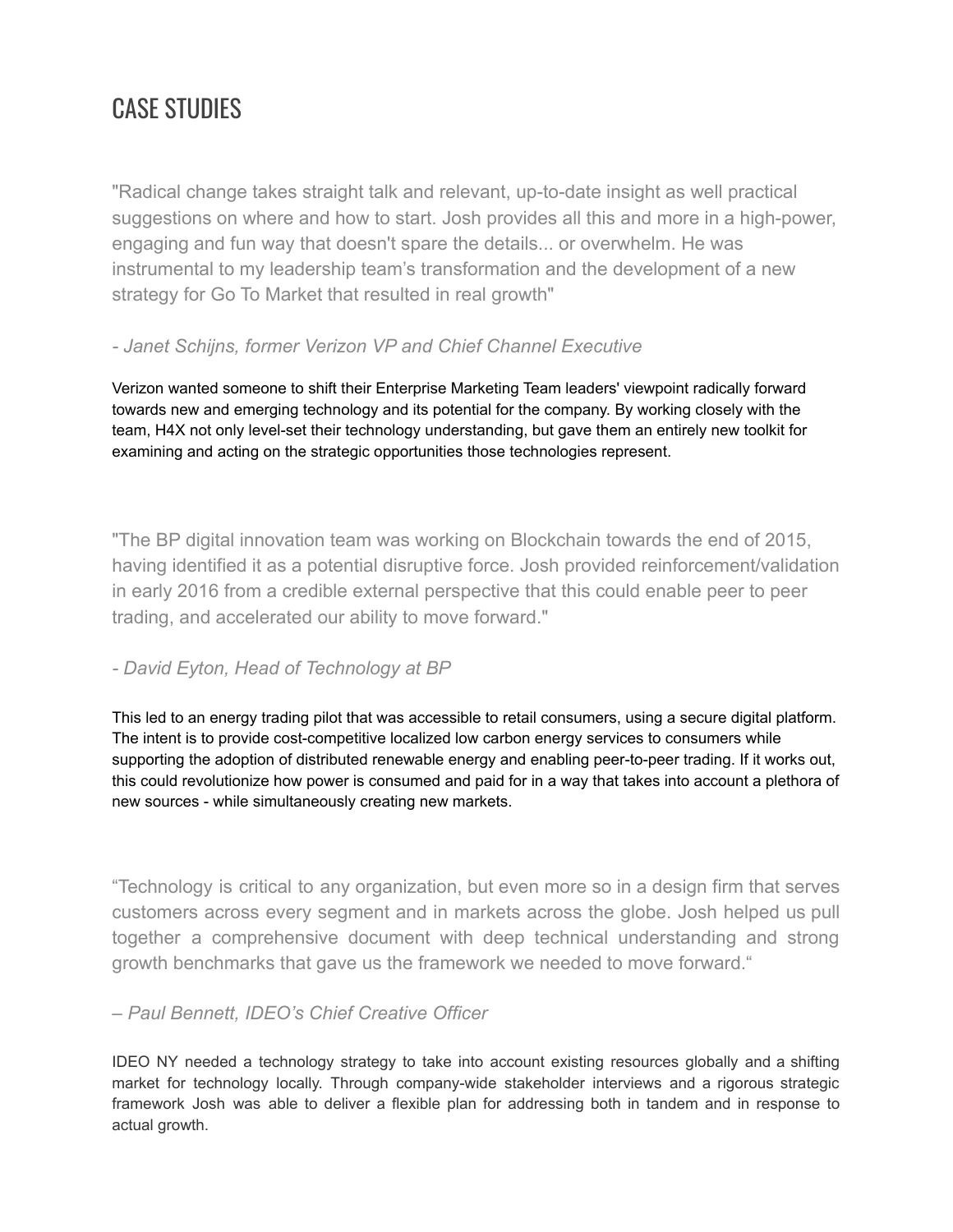## <span id="page-4-0"></span>MEDIA / PRESS

Josh has published books, and been featured in newspapers and magazines the world over. He's hosted TV series on technology innovation for National Geographic and Discovery, podcasts on business innovation for the NY Times, and given presentations to audiences of dozens and thousands for organizations such as TED, the World Economic Forum, and many others. Some examples:

#### Books:

- Roo'd, a science fiction novel
- Hacking Work, a business book
- Reputation Economics, a big idea book

#### **Articles**

- Oprah Magazine
- Wired Magazine
- The BBC
- La Monde
- El Mundo
- the British Association for the Advancement of Science,
- Fortune
- Wall Street Journal
- **•** The Guardian
- CNN Money
- Harvard Business Review
- Fast Company
- Washington Post
- The New York Times

#### **Television**

- The Link A series about the history of human innovation on National Geographic
- Smart China A Discovery Channel series on innovation that could change the world
- Game Vision Another Discovery Channel series on how games are changing the world

#### Podcasts / Radio

- Innovation Decoded Podcast interview by Accenture
- The Art of Charm
- Money For Lunch Sirius radio interview
- CNBC's Closing Bell
- KUOW Radio
- Irish National Radio, Newstalk FM